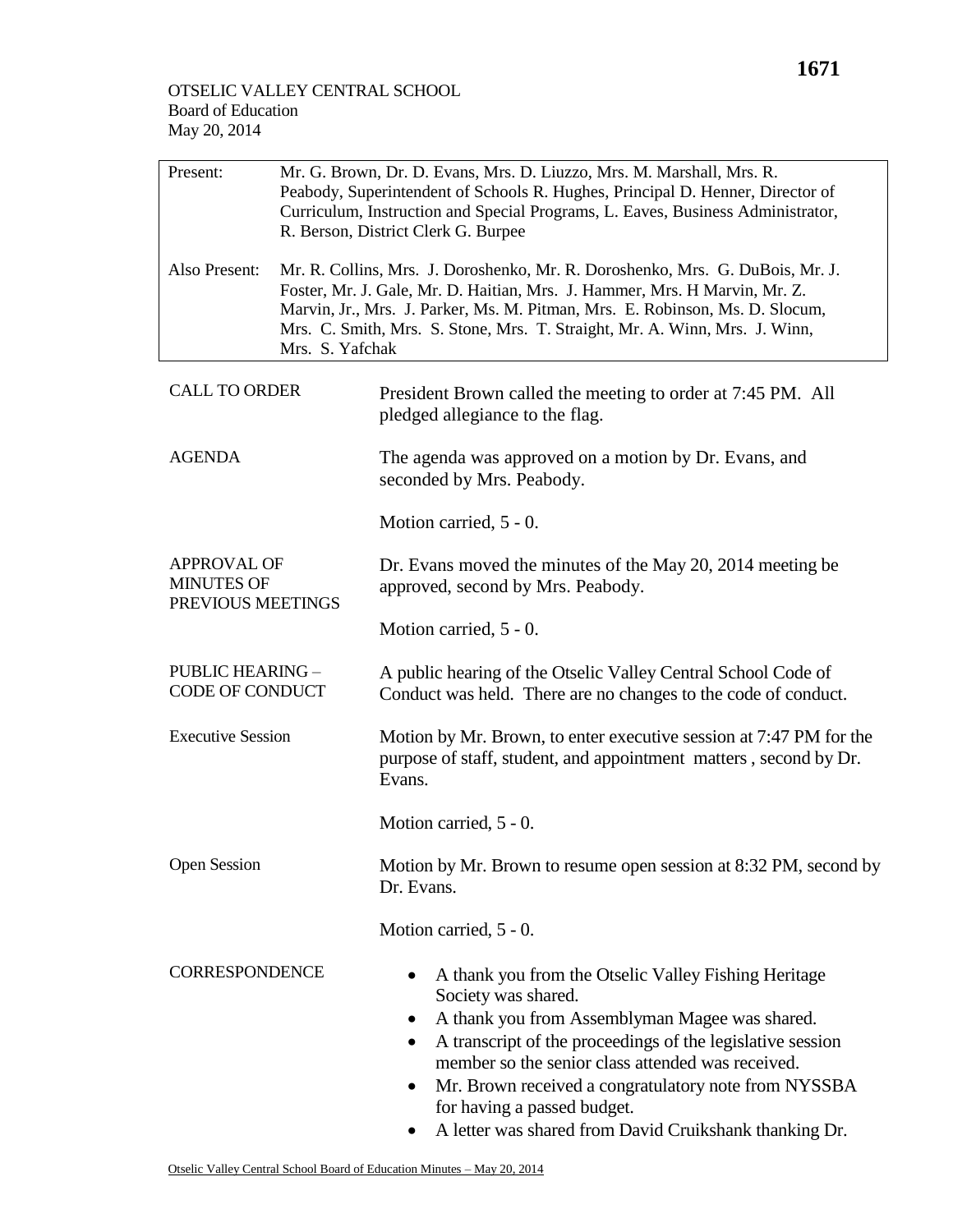Evans for his 10 years of service as a member of the Board of Education. PUBLIC COMMENT • Mr. Gale and Mr. Winn inquired about the bus garage, field trips, and where buses will be stored. • Mr. Brown acknowledged the two District retirees. Mrs. Yafchak was thanked for her sixteen years of service to the District. Dr. Evans was presented with a plaque for his ten years on the Board of Education. REPORTS Superintendent's Mr. Hughes reported on the following: • Capital Project update with pictures. Update on the parcel at 148 Co. Rd 13. The purchase of the property has been approved for about \$20,000.00. SED approval is needed to demolition the house. • Common Core Night. Mrs. Eaves and Ms. Slocum have applied for a grant from the Catskill Regional Teacher Center to host a Common Core Night for the parents and staff. There is \$11,000 - \$12,000.00 available for these grants. • Catskill Regional Teacher Center is sponsoring a summer program for Board of Education members on August  $12<sup>th</sup>$ . Mr. Brown and Mrs. Peabody are interested in attending. Mrs. Hammer was selected as School Librarian of the Year for the Delaware-Chenango-Madison-Otsego BOCES. High School Principal's Mr. Henner reported on the following: Despite further rumors, K-6 field trips have not been canceled. A schedule of alternating destinations has been developed. Mrs. Bucalo has secured multiple science field trips for students in grades 3-6. • A K-6 incentive program has been developed called "Viking Bucks" has been developed. All employees will have five bucks to distribute monthly to students for various reasons. Students will be able to purchase prizes with them. Director of Curriculum, Instruction and Special Programs Mrs. Eaves reported on the following: • Benchmarking is either complete or in progress. • There has be discussion of offering common core informational session throughout the year as needed. There would be K-6 sessions and 7-12 sessions. Business Administrator's Mr. Berson reported on the following: • The fire inspection went well. There were a very few minor violations that have been corrected. All violations from the Department of Labor inspection

have been addressed and all but two have been cleared.

**1672**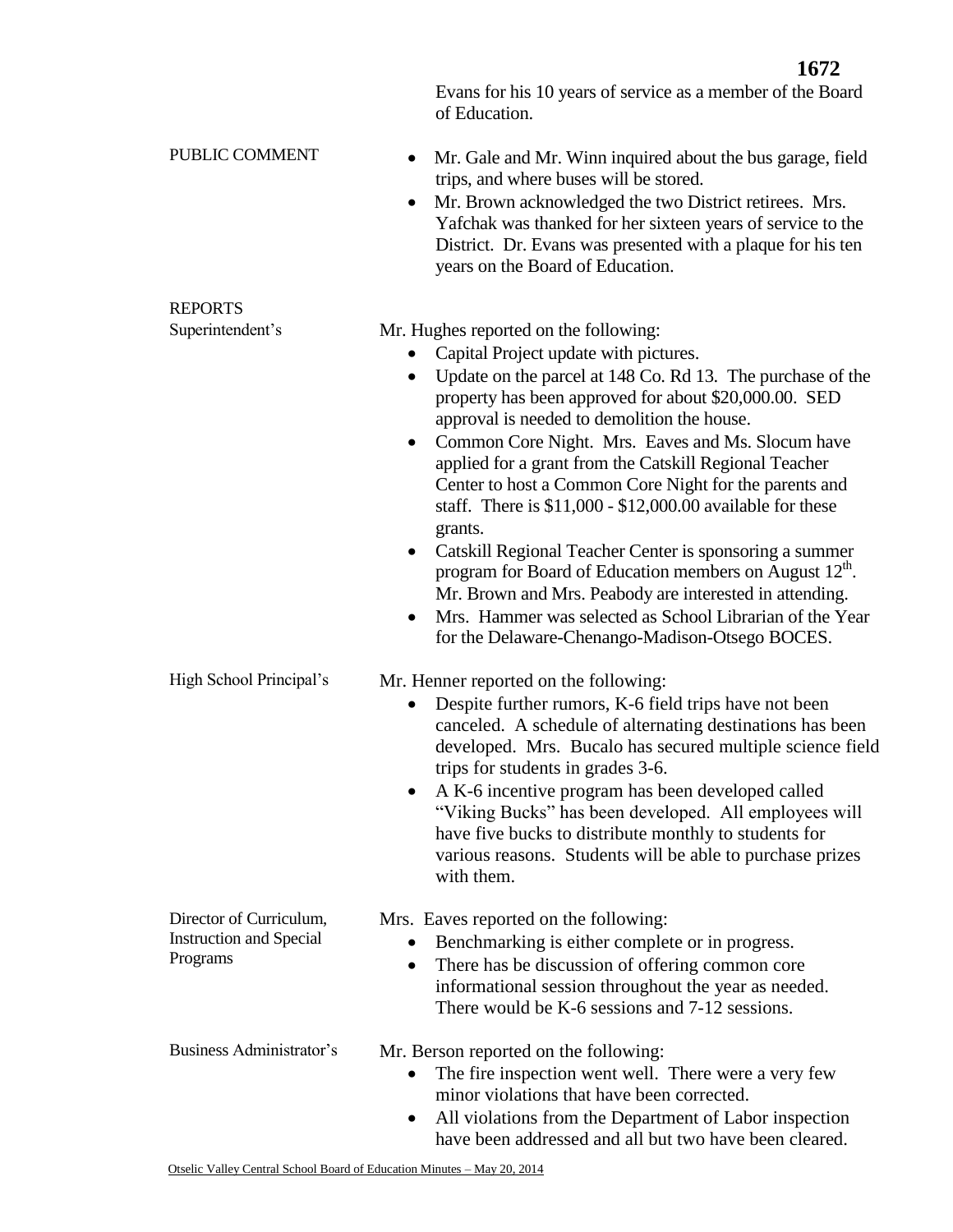| Athletic Director's                                                                     | Mr. Henner reported on the following:<br>A possible athletic trip to Maryland has received high support<br>from the parents of the varsity baseball players but not much<br>from the Varsity softball players' parents. |                                                          |                       |  |  |  |
|-----------------------------------------------------------------------------------------|-------------------------------------------------------------------------------------------------------------------------------------------------------------------------------------------------------------------------|----------------------------------------------------------|-----------------------|--|--|--|
| Board Member's                                                                          | The following topics were discussed:<br>Mrs. Peabody reported that the Chenango County School<br>$\bullet$<br>Boards' Association will be meeting at Otselic Valley on<br>June 2, 2014 at 6:30 PM.                      |                                                          |                       |  |  |  |
| $(FY'13/14 - #71)$                                                                      | There is a vacancy on the BOCES Board of Education and<br>٠<br>there will be a special election on June 18, 2014. Districts<br>were asked to submit nominations to fill this vacancy.                                   |                                                          |                       |  |  |  |
|                                                                                         | Motion by Mr. Brown to nominate David Cruikshank as a<br>candidate for the vacancy on the Delaware-Chenango-<br>Madison-Otsego BOCES Board of Education, second by<br>Dr. Evans.                                        |                                                          |                       |  |  |  |
|                                                                                         | Motion carried, 5 - 0.                                                                                                                                                                                                  |                                                          |                       |  |  |  |
| <b>Financial Reports</b><br>$(FY'13/14 - #73)$                                          | Motion by Mrs. Peabody, to accept the April financial reports as<br>presented. Second by Dr. Evans.                                                                                                                     |                                                          |                       |  |  |  |
|                                                                                         | Motion carried, 5 - 0.                                                                                                                                                                                                  |                                                          |                       |  |  |  |
| <b>OLD BUSINESS</b><br>Policy Manual-<br>Second Reading -<br><b>School Surveillance</b> | This meeting constitutes the second reading of the school<br>surveillance and video policy of the Otselic Valley Central School<br>Policy Manual                                                                        |                                                          |                       |  |  |  |
| and Video Policy<br>$(FY'13/14 - #74)$                                                  | Motion by Mr. Brown, to adopt the school surveillance and video<br>policy of the Otselic Valley Central School Policy Manual<br>Second by Dr. Evans.                                                                    |                                                          |                       |  |  |  |
|                                                                                         | Motion carried, 5 - 0.                                                                                                                                                                                                  |                                                          |                       |  |  |  |
| <b>NEW BUSINESS</b><br>Personnel<br>Recommendations                                     | Motion by Mrs. Liuzzo, upon the recommendation of the<br>Superintendent of Schools, to appoint the personnel<br>recommendations as follows:                                                                             |                                                          |                       |  |  |  |
|                                                                                         | Angela Buck                                                                                                                                                                                                             | Appointment as a<br>substitute bus driver                | Effective May 8, 2014 |  |  |  |
|                                                                                         | Robin Chrislip                                                                                                                                                                                                          | Conditional<br>appointment pending<br>clearance from the |                       |  |  |  |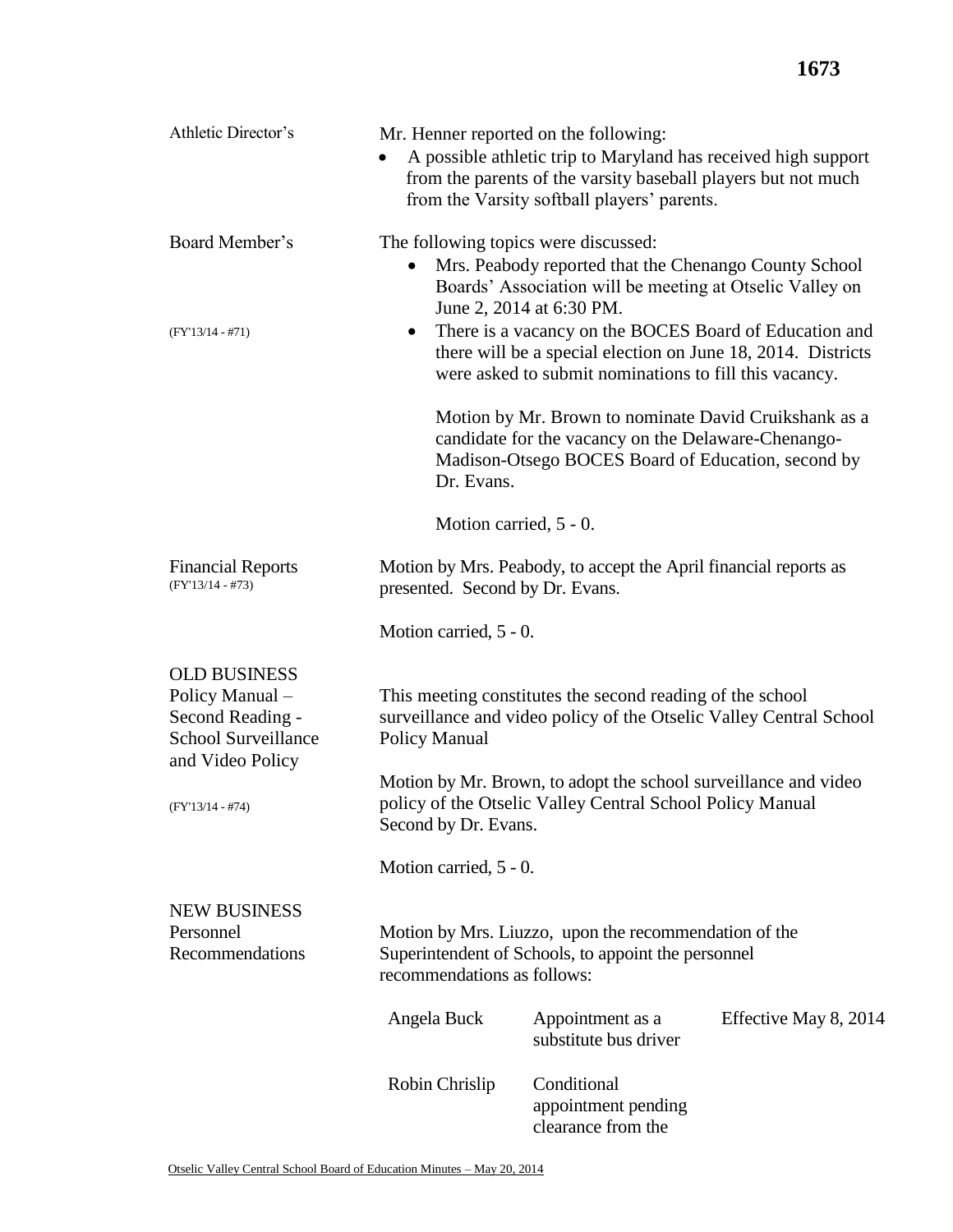|                                             |                                                                                                                                                                                             | <b>New York State</b><br><b>Education Department</b><br>as a substitute custodial<br>worker                                 |  |  |  |
|---------------------------------------------|---------------------------------------------------------------------------------------------------------------------------------------------------------------------------------------------|-----------------------------------------------------------------------------------------------------------------------------|--|--|--|
|                                             | Lori Wood                                                                                                                                                                                   | Appointment as a<br>substitute school aide                                                                                  |  |  |  |
|                                             | <b>Stanley Symonds</b>                                                                                                                                                                      | Appointment as a<br>substitute bus driver                                                                                   |  |  |  |
|                                             | Marci Pitman                                                                                                                                                                                | Conditional<br>appointment pending<br>clearance from the<br><b>State Education</b><br>Department as a<br>substitute teacher |  |  |  |
|                                             | Michael Sawyer<br>$(FY'13/14 - #75)$                                                                                                                                                        | Appointment as a<br>volunteer trainer for<br>the athletic department                                                        |  |  |  |
|                                             | Second by Mr. Brown.                                                                                                                                                                        |                                                                                                                             |  |  |  |
|                                             | Motion carried, 5 - 0.                                                                                                                                                                      |                                                                                                                             |  |  |  |
| <b>Retirement Resignation</b>               | Motion by Mr. Brown to accept the retirement resignation of Sarah<br>Yafchak as a reading teacher, effective June 30, 2014. Second by<br>Dr. Evans.                                         |                                                                                                                             |  |  |  |
|                                             | Motion carried, 5 - 0.                                                                                                                                                                      |                                                                                                                             |  |  |  |
| Reorganizational<br><b>Meeting Date</b>     | Motion by Mrs. Peabody, upon the recommendation of the<br>Superintendent of Schools, to set the date of the reorganizational<br>meeting as July 9, 2014 in Georgetown. Second by Dr. Evans. |                                                                                                                             |  |  |  |
|                                             | Motion carried, 5 - 0.                                                                                                                                                                      |                                                                                                                             |  |  |  |
| Instructional<br><b>Substitute Pay Rate</b> | Motion by Dr. Evans, upon the recommendation of the<br>Superintendent of Schools, to increase the levels of instructional<br>substitute pay by \$5.00. Second by Mrs. Peabody.              |                                                                                                                             |  |  |  |
|                                             | Motion carried, 5 - 0.                                                                                                                                                                      |                                                                                                                             |  |  |  |
| 2014-2015 Milk Bid                          | Tabled at this time.                                                                                                                                                                        |                                                                                                                             |  |  |  |
| 2014-2015 Ice Cream<br><b>Bid</b>           | Tabled at this time.                                                                                                                                                                        |                                                                                                                             |  |  |  |

**1674**